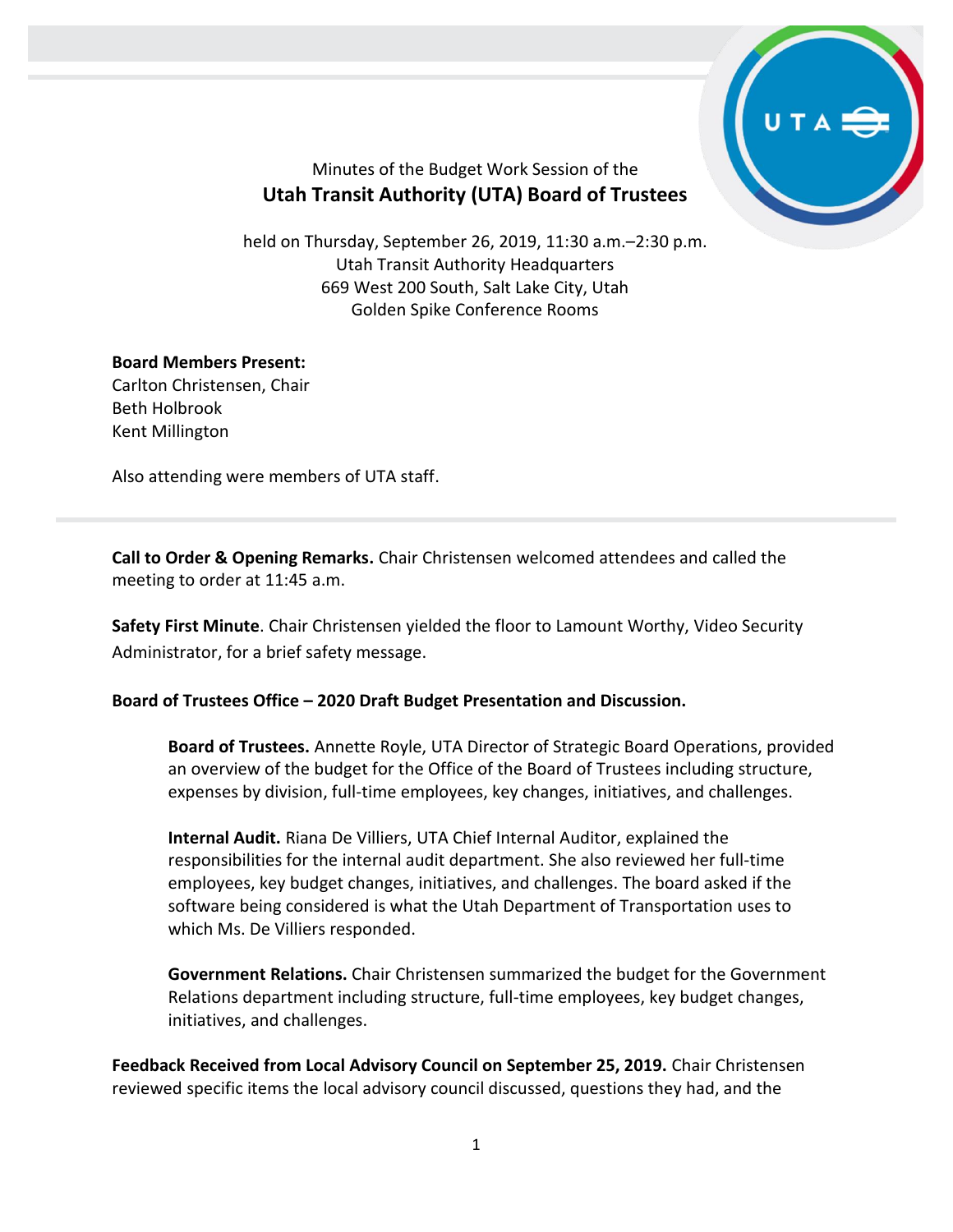feedback the councilmembers provided. The board requested future updates on refinancing with tax exempt bonds. They also asked if staff has researched the level of debt the agency has compared to other agencies of similar size and what UTA's debit service is as a percent of its total sales tax revenue.

**2020 Draft Budget – Additional Considerations.** Carolyn Gonot, UTA Executive Director, was joined by Bob Biles, UTA Chief Financial Officer, Mary DeLoretto, UTA Acting Chief Service Development Officer, and Eddy Cumins, UTA Chief Operating Officer.

**Agency Reserves.** Mr. Biles provided additional information about projected reserves, as well as expected composition and the use of unrestricted reserves. The board requested using another term for "unrestricted" in order to eliminate confusion from individuals outside the finance industry.

**State of Good Repair Strategy.** Mr. Cumins was joined by Dave Hancock, UTA Manager of Asset Management. Together they reviewed the funding process for UTA's state of good repair and advised on the level of necessary funding. Questions regarding whether proper funding levels were reflected only in the 2020 budget year, if there are any safety concerns, how equipment failure and the span of life impacts the budget, and how many grade crossings can be maintained in a year were posed by the board and answered by staff. The board agreed grade crossings need to be looked at in order to avoid safety issues.

**Capital Budget Year-to-Year Continuity.** Mr. Cumins informed the board that staff can order parts in advance and request delivery at a later date in order to plan projects appropriately. Mr. Biles confirmed advanced ordering is an acceptable practice as finance applies the expense to the year it is used. Ms. DeLoretto added the 5-year capital plan regularly follows this process.

**Capital Offset Process.** Mr. Biles explained the steps of the offset process and reported staff plans to put maintenance items in the operating budget to for accounting purposes. He noted staff is currently researching whether do so will have unintended consequences. The board asked if project costing expenses can be tracked and staff responded. The board then instructed Mr. Biles to continue pursuing avenues that make the most operational and functional sense.

**Strategy for Future of Rail Ticket Vending Machine (TVM) Solutions.** Mr. Biles reported funding for TVMs can be moved in the 5-year capital plan from bonding to leasing. The board asked about compliance and staff answered.

**Recruitment Budget.** Kim Ulibarri, UTA Chief People Officer, informed the board she feels the 2020 decentralized recruitment budget is workable but staff will prepare a different overall strategy for the 2021 budget. Questions regarding what may cause the 2020 budget to become problematic, what the total recruitment budget across UTA